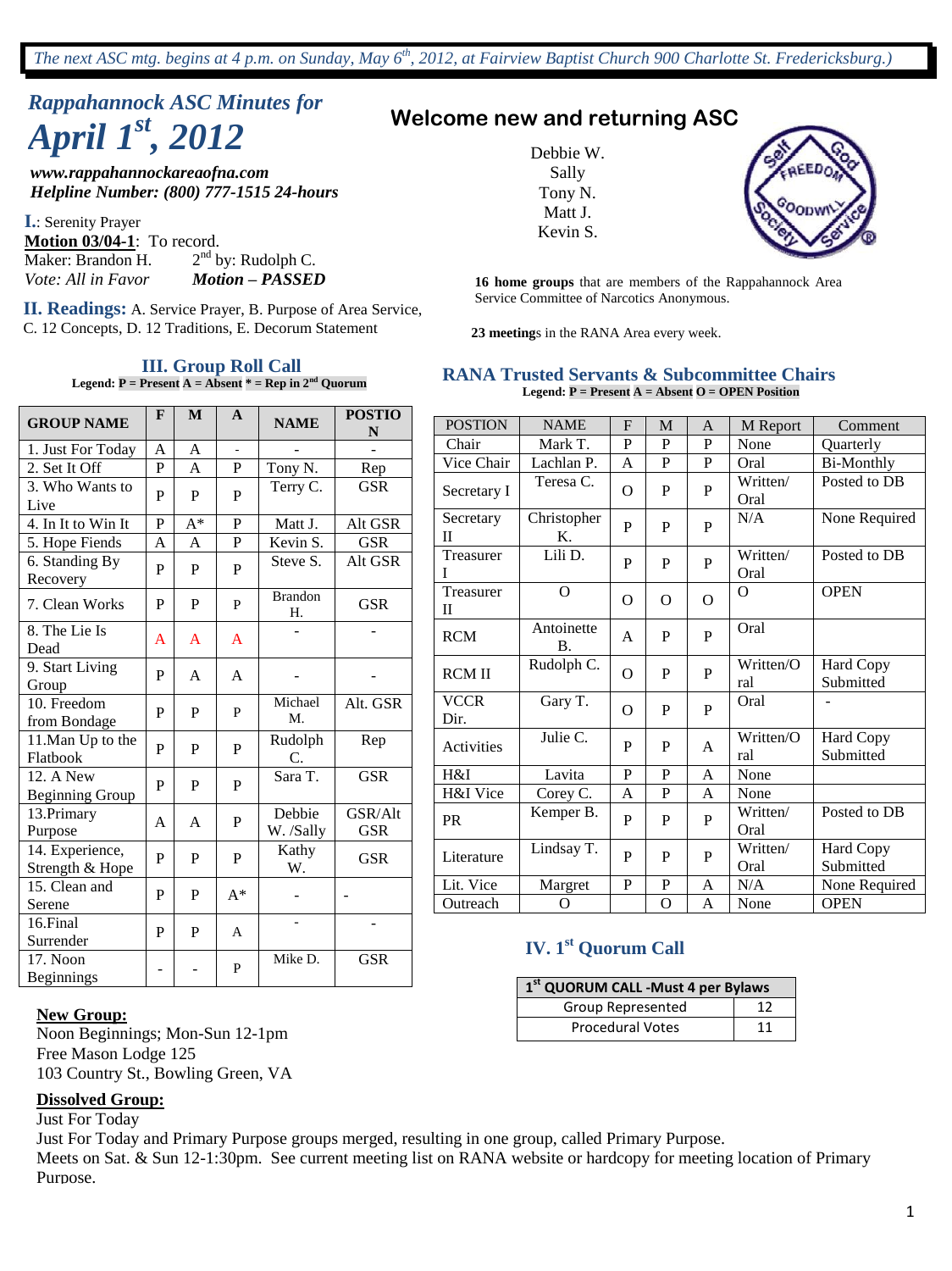#### **V. Approval of Agenda**:

# **Motion 04/01-2:** To approve April agenda

Amended:

- 1. RCM II is not open, Rudolph C. is RCM II.
- 2. After Subcommittee Reports, add Letter G: Adhoc Committee (Greg G.).
- 3. Section XVII, add Letter E.: The Lie Is Dead. Total of 5 groups

Maker: Rudolph C.  $2<sup>nd</sup>$  by: Brandon H. nd by: Brandon H. *VOTE: For-11, Against-0, Abstaning-0 Motion - PASSED*

#### **VI. Approval of Minutes**:

**Motion 04/01-3:** To approve March minutes

Amended:

- 1. Final Surrender, GSR should be corrected to Michael D.
- 2. Stand By Recovery  $7<sup>th</sup>$  tradition was correctly recorded as \$54.70, written report was \$50. They were unable to get Literature, so they added the monies to  $7<sup>th</sup>$  tradition donation.
- 3. **Motion 03/04:** Additionally info on motion Waive qualifications for Outreach Chair nominee Stephanie B.

4. Moving forward qualifications that are waived for any position should be included in the minutes.

**Motion 03/04-3 (Dec '11), 4 (Jan '12), 5 (Feb '12):** To approve Minutes; Dec'11-Feb '12

Maker: Greg G.  $2<sup>nd</sup>$  by: Brandon H. *VOTES for all 4 Motions: For-7, Against-0, Abstaning-4 Motion - PASSED*

**VII. Secretary Report**: Given by Secretary I, Teresa C.

*Good Afternoon RANA!*

*I regret to inform this body that I will have to step down as Secretary I….APRIL FOOLS! Seriously, here is my report:* 

Seriousty, nere is my report:<br>Thank you to Christopher for preparing all of the folders in the box all by himself as we had a complications with *the location for paper working day and were unable to meet at the last minute.* 

*I hope you all have received and was able to read the minutes from Dec'11 – Feb '12 (Motions 03/04-3-5) to March '12 (Motion 04/01-3). I attempted to confirm with each member last weekend via phone and txt that they had received the minutes, 13 of 28 responded that they had received them.* 

*I* was not able to hand deliver the March Minutes to Terry C., GSR of Who Wants to Live. I will need a volunteer *that attends this noon meeting to be able to print and hand deliver the Minutes to this group as I am unable to do so.* 

*Please submit your written report to me via email to save time and avoid errors in re-typing; Area and Subcommittee Chairs and GSRs.* 

*I will be passing around a contact list please review and update with your correct contact phone and email address to ensure you get the Minutes.*

> *Thank you for my recovery ~ Teresa C., RANA Secretary I*

No Discussion: (Teresa C./Mark T.) *Christopher is late today as he had a work obligation, however he will be coming.*

#### **VIII. Vice Chair Report**: Given by Vice Chair, Lauchlan P.

*First and foremost I would like to thank my Higher Power and the Area for allowing me to serve. This last month I was able to attend the CAR workshop and I was in contact with Activities Chair regarding to the Speaker Jam that was held this past weekend. The CAR workshop was put on with assistance of Rudy, Greg, Antoinette, the GSRs and anybody else who showed up. They were very organized with the presentation, it was a great help to the area with the information. Well put together and informative. Thank you to those who attended and to those who served. The Speaker Jam that was held yesterday was apparently successful. I had a brief conversation with our Activities Chair and she communicated that the fund raiser raised some funds.* 

*Thanks for allowing me to serve, Lauchlan*

No Discussion

# **IX. Treasurer Report**: Given by Treasure I, Lili D.

\*See *Appendix A* on page 8 for detailed report of March 2012 business given at April 2012 ASC.

*I am Lily and I am your Treasurer. In March our beginning balance was \$3932.54. We had total income of \$726.41. We wrote checks totaling \$1,284.29, leaving us with a balance of \$3,374.66. I need a volunteer for today in case I have to leave.*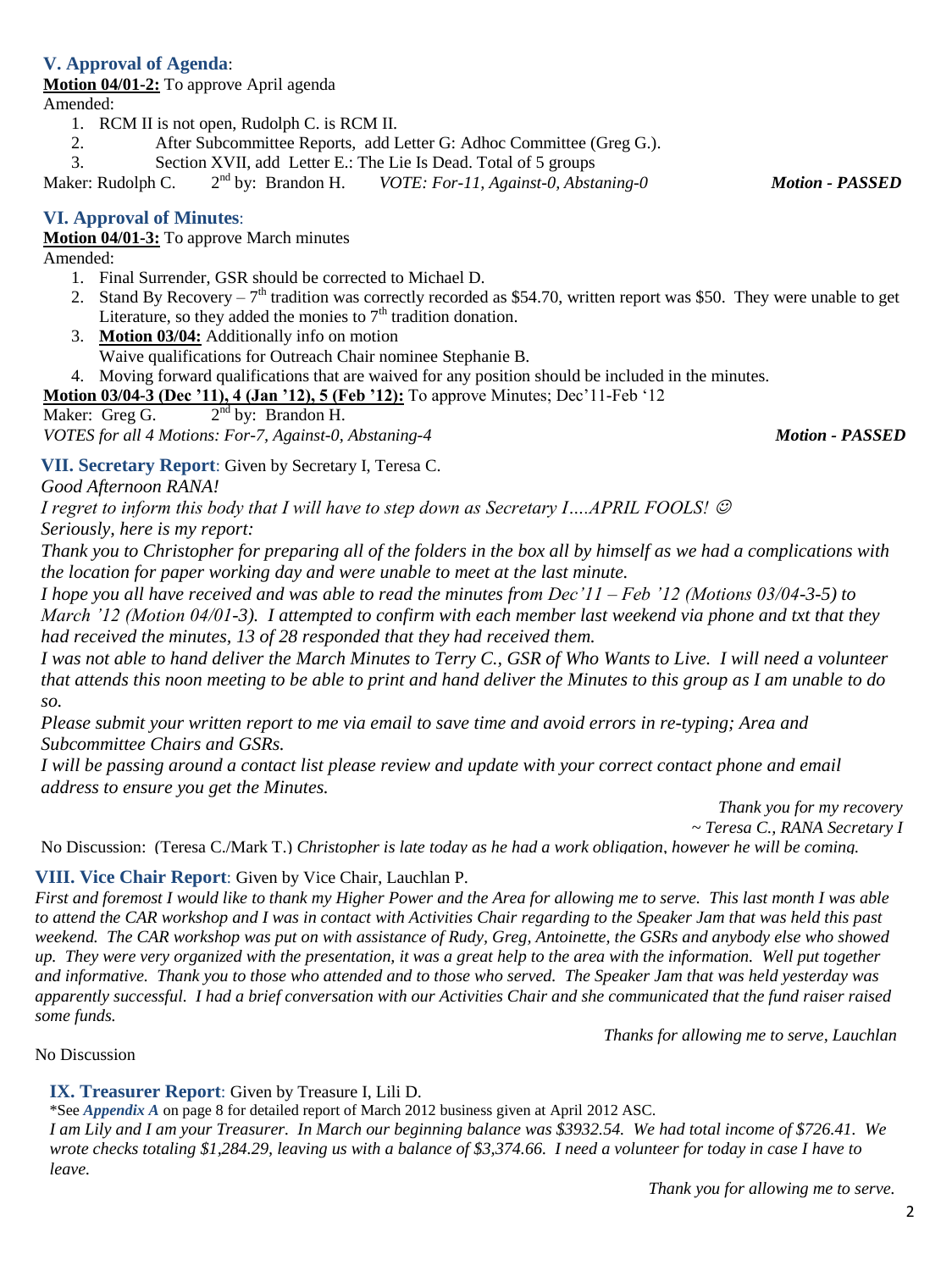# **IX. Treasurer Report (continued)**: Given by Treasure I, Lili D.

\*See *Appendix A* on page 8 for detailed report of March 2012 business given at April 2012 ASC.

Discussion: Greg G. volunteered to help Lily today if needed.

(Mark T.) *I have to address something that is not on the agenda. I have left a message for the missing check from White Oaks. I did go back in the minutes and I did not see a record of us handing in the check from White Oaks that was made out to Narcotics Anonymous. I am following up on this and will report back. White Oaks has been very helpful in this matter*.

#### **X. RCM Report**: Given by RCM I, Antoinette B.

*I don't have a report for this body. This will be the last time as I serve as the RCM. The only thing I can say is that I Thank this Area so very, very much for allowing me to serve. It was a wonderful experience and I am grateful.*

Discussion (Entire body): *Thanks for serving!*

# **XI. Subcommittee Reports**

**A. Activities Report**: Written report by Chair, Julie C. Read by Rudolph C.

*ASC, First of all I would like to thank the ASC for allowing me to serve. The Speaker Jam was a success. There was so much experience, strength and hope. It was a truly blessed event.*

*I would like to Thank Ernest for cooking the yummy food and for everyone who came out to supported and helped tout at the speaker jam and all of our speakers!!*

*WE made back \$214.90 and there is every receipt accounted for. Thanks again for allowing me to serve. There was an unaccounted for expense that I had neglected to include and that was \$150.00 for our renting of the building and their kitchen yet inside there is a receipt for this expense, my apologies. In Loving Service, Julie C.* Discussion: (Rudolph C.) Receipts given to Lily D./Greg G.

(Mark T.) *Congratulations on Speaker Jam, great job!*

#### **B. Hospitals & Institutions (H&I) Report**: No Report

#### **C. Literature Chair Report**: Given by Lindsay T.

*Last month we sold \$492.70 in literature to groups and we sold \$691.01 to subcommittees. We also sold \$40.00 to a group in need of literature. This month I ordered \$314.68 in literature from Freestate and will be putting in a motion to pay them. In this order I did receive the treasurer workbooks that were in great demand.* 

*We are still meeting every Thursday upstairs at Wegmans at five o'clock. My vice chair has been a huge help and continues to be.*

*I will no longer be opening for Area Service and will be passing the key off to the Vice Chair today.*

*ILS, Lindsay T.*

*Thanks.*

#### No Discussion

Secretary: (Teresa C./Lily D*.) I have a responsibility per the by-laws to carry a key for the PO Box, however I do not have a key. I would like to bring this to the attention of the body to ensure that I am keeping with by-laws.*

Lily D. passed key onto to Teresa C. who will follow up with Lily to find out where the PO Box is and protocol for ensuring the PO Box is taken care of correctly.

#### **D. Outreach Report**: No report

**E. Public Relations (PR) Report**: Given by Kemper B., Chair

#### *Good Afternoon ASC,*

*The PR Subcommittee met at the combination meeting on Sunday, March 11th. We had a brief meeting that consisted of the specifics of the presentations on the learning night, along with the meeting lists. PR was present at the learning night and carried out their presentation. Although the turnout was not a major amount, the intimate crowd of people that did attend were very curious, passionate and steadfast to try to do what they can to help our areas subcommittees on upcoming projects.* 

*PR had a presence at the Speaker Jam yesterday with a table set up with racks and literature. We are working on a 3 fold white board for future booths that showcases the IP "2009 Membership Survey", and the graphs and figures within. We received our first feedback from our mailing in via email from the RACSB. They would like meeting lists to be dropped off at the RACSB and eventually have a presentation date set up. They are in the middle of hiring a new Substance Abuse Counselor, and will hand that duty to them when the position is filled. We have responded after having a group conscience and are awaiting a reply to instruct us when we can drop off meeting lists, and set up the presentation.*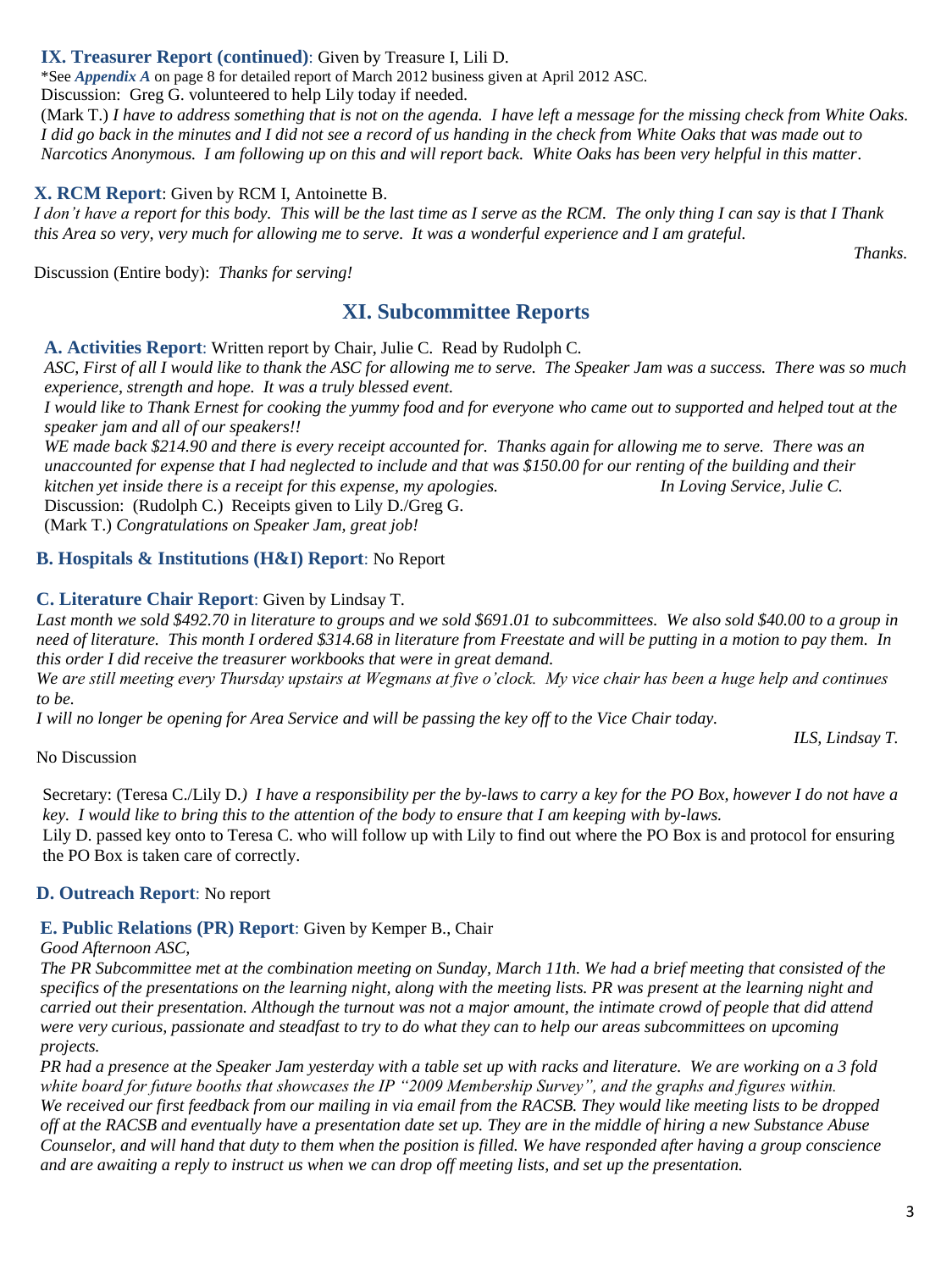#### **E. Public Relations (PR) Report (continued)**: Given by Kemper B., Chair

*Lastly, the website will be taking down the downloadable full length NA books in spirit with NA.org's deciscion to do so as well. Please note that all of the IP's are still going to be available.*

*We have brought meeting lists for any groups in need. See Kemper B. for them.*

*ILS, Kemper B. RANA PR Chairperson*

Discussion (Kemper B.): *All forms are on the RANA site and the Minutes are on the site – under Area ServiceAreas Service Positions*  $\rightarrow$ *Area service meeting documents.* 

(Greg G. Antoinette B. Kemper B.) RACSB (Rapp Area Community Service Board) responded to the mass mailing and in the past we did a panel discussion with literature and a Q&A session. Kemper will be bring this up with the PR subcommittee at the next meeting to discuss how to address and then report back to Area.

(Rudolph C./Kemper B./Teresa C.) Drug court people came to Speaker Jam. They said they had not received a letter and perhaps the info from the mass mailing was sent to the incorrect person. As Rudy continues to be contacts by the Drug Count contact person Kemper will print PR info and hand off to Rudy to hand to her. Direct people to the RANA website and submit an email to the Contact Us which will go directly to Kemper B. and he can then address with PR subcommittee. (Tony N. /Mark T.): A Youth Group Home would like a presentation. Mark T. directed to Tony to address H&I Chair. (Teresa C. /Kemper B.) The printing for meeting lists for Q1 was late; therefore we will not print new ones in Q2 and print in

#### **F. VCRR Director Report**: Given by VCCR Director, Gary T.

*I attended the VRCC bi-monthly meeting in Charlottesville VA on 3-18-2012. Quorum was met with 7 Directors present. All Executive members were present accept for the Treasurer.*

*In open forum a Director brought up concerns about whether or not the VRCC was exempt from paying State taxes on merchandise profits. During new business Jimmy B. appointed Susan G. (Vice Treasurer) to investigate. Also there was a lot of discussion as to whether or not the 2010 tax returns had been filed. The Return was due in Oct. 2011. An extension was granted which made it due by the middle of March. The Treasurer was not there to give an answer. In January the Chair appointed an ADHOC committee responsible for auditing the checkbook. There was \$1993.68* 

*unaccounted for. The majority of the funds were accounted for except for \$459.23 which is still unaccounted for. The ADHOC committee had a hard time getting records from the Treasurer. The Chair called the Treasurer during the meeting. The Treasurer stated to the Chair that the ADHOC committee didn't need to see everything they were asking for because it wasn't in Policy. The Chair said "If a Director asks for it we are supposed to give it to them, we work for them. It states in Policy that "Ay" Director has rights to view any document owned by the VRCC.*

*After a long debate on this subject, a motion was made to remove Anthony R. from the Treasurer position. Also in Policy for the Directors to remove any Executive member.*

*I brought back 6 pre-convention T-shirts for sale. All were sold at \$6ea. There was only m, l, XL. If anymore are needed please let me know I will bring them back in May if still available.*

*Under New Elections Jimmy B. who was Chair pro-temp, was elected to the position. Sheila S was elected to V. Chair. Erin T. was re-elected to Secretary.*

*I* will be attending the Retreat in Roanoke VA on May 19<sup>th</sup> and 20<sup>th</sup> *. Thanks for letting me serve, Gary T.* Discussion: (Gary T.) VCRR Adhoc committee report, speaker applications for the 31<sup>st</sup> AVCNA convention and flyers for the  $14<sup>th</sup>$  Annual Softball Tournament & Picnic fund raiser handouts were given to GSRs to share with home groups. Greg G. /Gary T.): Vote for removing the Treasurer was 7 For 0-Against.

(Mark T./Gary T.): They are still investigating the unaccounted for \$459.2 and filing for 2011 taxes. They have filed for an extension for taxes.

(Christopher K./Gary T.): There are costs associated with organizing a softball team from our Area, however we are more that welcome to do so. See flyer that was handed out.

#### **G. CAR Workshop Ad Hoc Subcommittee**: Given by Greg G.

*It is my pleasure to report the CAR Workshop on 3-24-11 at the Thurman Brisbon Shelter was a success for all of us who attended. There were, unfortunately, only 4 GSR's there. There were 17 total interested members and I feel we all enjoyed it. There was fantastic participation and everyone asked very intuitive questions. At the end of the workshop there were members who volunteered to contact the absent GSR's in an attempt to assist in presenting the information to the groups that were not represented; if the groups and/or GSR's so desire. I am available to any GSR or home group that may want assistance in presenting the information in the CAR to their group. Please give me advance notice if you need my help. I have receipts to turn into the Treasurer totaling a little over \$100 for the event. We spent almost exactly what was projected in the itemized request last month with a \$10 adjustment between the food and copy expenses. Food costs were \$60.27. Copying costs were \$32.97 and Rent was \$10. Total event cost was \$103.24.*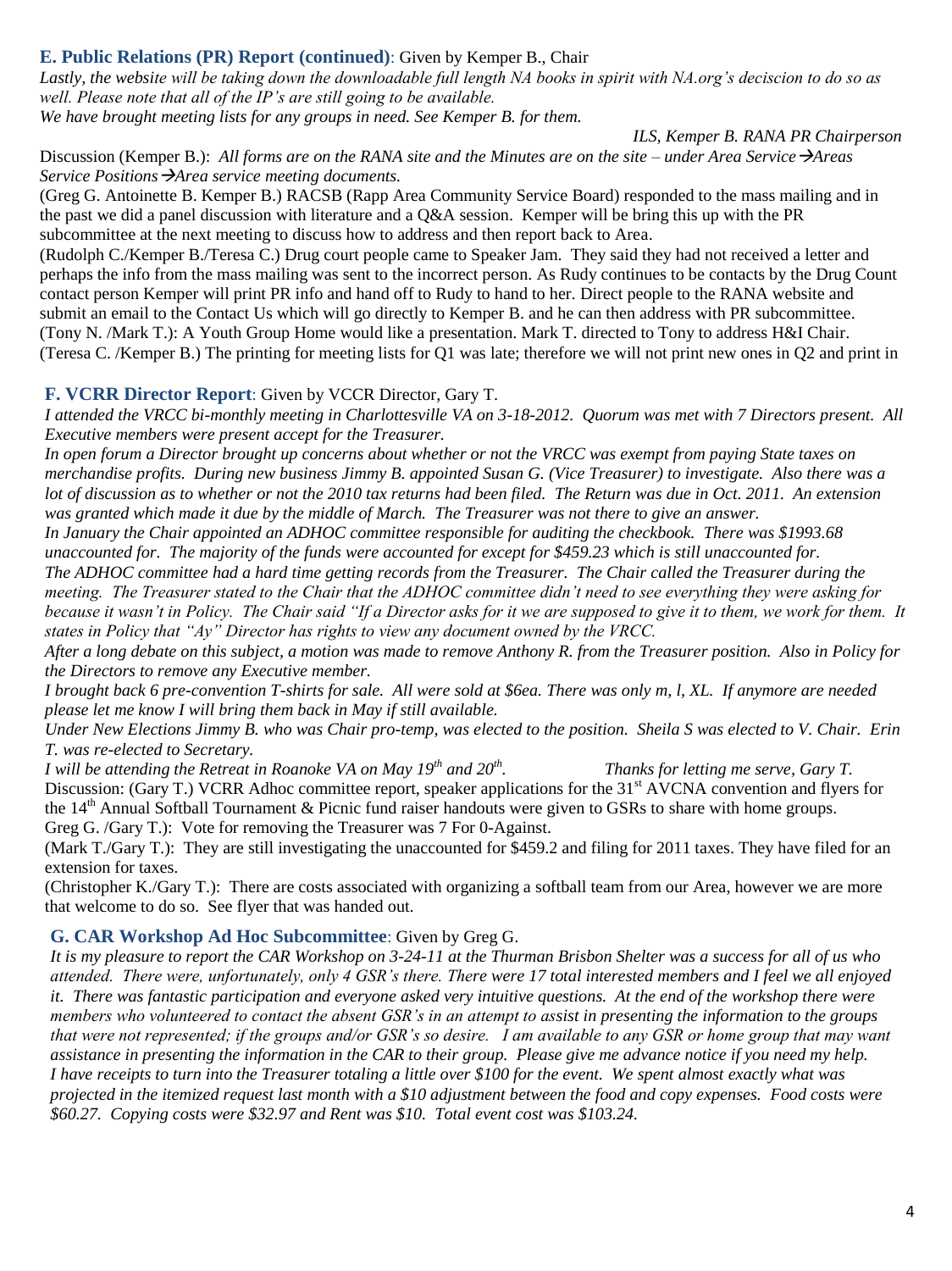#### **G. CAR Workshop Ad Hoc Subcommittee (continued)**: Given by Greg G.

*I appreciate the awesome work from the RCM team! Rudy and Antoinette did a fantastic job with their presentations. Extra thanks to Antoinette for taking care of the food. Also thanks to Corey for the use of her projector and bringing the leftover meatballs from the H&I presentation the night before. They were great!*

*It is my recommendation this AD HOC Committee be dissolved, as it has served its intent. ILS,Greg G* Discussion: (Christopher K. /Greg G./Teresa C./Antoinette B./Mark T.) There is no supervision over groups; each group is autonomous to make their own decisions on the CAR and voting at the GSR assembly. We provide support, not supervision or motivation. If you are new GSR and do not understand please speak up and see Greg, Rudy and Antoinette for assistance. The GSR does not have to go to bring the vote, the groups can vote to have a representative go if the GSR cannot attend.

# **XII. Group Service Representative (GSR) Reports**

| <b>HOME GROUP</b>                                                                                                                                                                                                                                                                          | <b>GSR/ALT</b>                      | <b>DAYS AND TIMES</b><br>OF MEETINGS | # GROUP<br><b>MEMBERS</b> | #AVG.<br><b>ATTENDING</b> | 7 <sup>th</sup><br>TRAD. | LIT.<br><b>ORDER</b> |  |
|--------------------------------------------------------------------------------------------------------------------------------------------------------------------------------------------------------------------------------------------------------------------------------------------|-------------------------------------|--------------------------------------|---------------------------|---------------------------|--------------------------|----------------------|--|
| 1. Just For Today                                                                                                                                                                                                                                                                          |                                     |                                      |                           |                           |                          |                      |  |
| Group merged with Primary Purpose, thus dissolving JFT group.                                                                                                                                                                                                                              |                                     |                                      |                           |                           |                          |                      |  |
| 2. Set it Off                                                                                                                                                                                                                                                                              | Tony N.                             | Sun. 7 - 8:30pm                      |                           |                           | $\mathcal{S}$ -          | $\mathcal{S}$ -      |  |
| No report handed in to Secretary I.                                                                                                                                                                                                                                                        |                                     |                                      |                           |                           |                          |                      |  |
| 3. Who Wants to Live                                                                                                                                                                                                                                                                       | Terry C. - GSR                      | Mon. $-Fri.12 - 1:00pm$              | $\overline{a}$            | $30 - 40$                 | \$0                      | \$179.10             |  |
| The group is doing well. 30 to 40 in attendance. \$179.10 literature order.                                                                                                                                                                                                                |                                     |                                      |                           |                           |                          |                      |  |
| Group Anniversaries: none reported                                                                                                                                                                                                                                                         |                                     |                                      |                           |                           |                          |                      |  |
| 4. In It to Win it                                                                                                                                                                                                                                                                         | Matt J. - Alt GSR                   | Mon. 7:00 - 8:30pm                   |                           | $30 - 40$                 | \$12.00                  | $\mathcal{S}$ -      |  |
| Group is doing amazingly well. We have over 10 home group members. We are meeting weekly to prepare for CAR and to be aware of                                                                                                                                                             |                                     |                                      |                           |                           |                          |                      |  |
|                                                                                                                                                                                                                                                                                            |                                     |                                      |                           |                           |                          |                      |  |
| what is going on with upcoming workshops and motions that are out there. In May – We are holding our $3^{rd}$ Annual Spring Fling which is a<br>talent show with guest speakers and a duel celebration for both Kimmy K. and Gina, both celebrating 3 years. Monday May $14^{\text{th}}$ . |                                     |                                      |                           |                           |                          |                      |  |
| Group Anniversaries: Christopher K. $-2$ years next week, Monday night @ 7pm.                                                                                                                                                                                                              |                                     |                                      |                           |                           |                          |                      |  |
| 5. Hope Fiends                                                                                                                                                                                                                                                                             | Kevin S. - GSR                      | Tue. 7 - 8:15pm                      |                           |                           | \$8.52                   | \$37.45              |  |
| We have plenty of willing home group members. No need to announce us as needing help. Thank you Area for any and all support. We are                                                                                                                                                       |                                     |                                      |                           |                           |                          |                      |  |
| ordering new key tags and literature totaling \$37.45                                                                                                                                                                                                                                      |                                     |                                      |                           |                           |                          |                      |  |
| Group Anniversaries: none                                                                                                                                                                                                                                                                  |                                     |                                      |                           |                           |                          |                      |  |
| 6. Standing by Recovery                                                                                                                                                                                                                                                                    | Steve - Alt GSR                     | Tue. $7:30 - 8:30$ pm                | 6                         | 12                        | \$10.00                  | \$30.00              |  |
| Donate \$10 and \$30 Literature.                                                                                                                                                                                                                                                           |                                     |                                      |                           |                           |                          |                      |  |
| Group Anniversaries: Lisa 1 yr.                                                                                                                                                                                                                                                            |                                     |                                      |                           |                           |                          |                      |  |
| 7. Clean Works                                                                                                                                                                                                                                                                             | Brandon - GSR                       | Wed. 7 - 8:00pm                      |                           |                           | \$36.00                  | \$20.30              |  |
| Attendance is awesome. Averages 30-40 people a week. Average 2-5 newcomers per week. Service positions full. GSR position open in                                                                                                                                                          |                                     |                                      |                           |                           |                          |                      |  |
| June                                                                                                                                                                                                                                                                                       |                                     |                                      |                           |                           |                          |                      |  |
| Group Anniversaries: None                                                                                                                                                                                                                                                                  |                                     |                                      |                           |                           |                          |                      |  |
| 8. The Lie Is Dead                                                                                                                                                                                                                                                                         | <b>ABSENT</b>                       | Wed. 7 - 8:15pm                      | ÷,                        | $\overline{a}$            | $\mathcal{S}$ -          | $\mathcal{S}$ -      |  |
| ** Absent at Area 3 months in a row**                                                                                                                                                                                                                                                      |                                     |                                      |                           |                           |                          |                      |  |
| 9. Start Living Group                                                                                                                                                                                                                                                                      | <b>ABSENT</b>                       | Thu. 7 - 8:00pm                      | $\blacksquare$            |                           | $\mathcal{S}$ -          | $\mathcal{S}$ -      |  |
|                                                                                                                                                                                                                                                                                            |                                     |                                      |                           |                           |                          |                      |  |
| 10. Freedom from Bondage                                                                                                                                                                                                                                                                   | Michael M. - Alt.                   | Thur. 8 - 9:00pm                     |                           | $7 - 12$                  | \$17.30                  | \$0.00               |  |
|                                                                                                                                                                                                                                                                                            | <b>GSR</b>                          |                                      |                           |                           |                          |                      |  |
| Group is maintaining about 7-12 in attendance. Group is doing ok. No Lit. 1-2 newcomers.<br>Group Anniversaries: None reported.                                                                                                                                                            |                                     |                                      |                           |                           |                          |                      |  |
| 11. Man Up to the Flatbook                                                                                                                                                                                                                                                                 | Cleo J. - Alt. GSR                  | Thur. 7 - 8:30pm                     |                           |                           | \$0                      | $\mathsf{S}$         |  |
| No questions or concerns. We had a speaker Jam 3/31/12. Good job Julie. Report: All is well. We have no group donation at this time and                                                                                                                                                    |                                     |                                      |                           |                           |                          |                      |  |
| our group attendance is fare.                                                                                                                                                                                                                                                              |                                     |                                      |                           |                           |                          |                      |  |
| Group Anniversaries: Sometime in July date have not been determined yet.                                                                                                                                                                                                                   |                                     |                                      |                           |                           |                          |                      |  |
| 12. A New Beginning Group                                                                                                                                                                                                                                                                  | Sara T. - GSR (last                 | Fri. $7 - 8:15$ pm                   |                           |                           | \$100.00                 | \$0.00               |  |
|                                                                                                                                                                                                                                                                                            | Area)                               |                                      |                           |                           |                          |                      |  |
|                                                                                                                                                                                                                                                                                            | Corey C. - new GSR                  |                                      |                           |                           |                          |                      |  |
| Group is doing well. Strong attendance. Rotating format. No literature purchased this month. This is my last area as GSR. Corey C. will                                                                                                                                                    |                                     |                                      |                           |                           |                          |                      |  |
| be replacing me.                                                                                                                                                                                                                                                                           |                                     |                                      |                           |                           |                          |                      |  |
| Group Anniversaries: Thomas W. celebrating 12 yrs 4/6.                                                                                                                                                                                                                                     |                                     |                                      |                           |                           |                          |                      |  |
| 13. Primary Purpose                                                                                                                                                                                                                                                                        | Debbie W. - GSR                     | Sat. & Sun. 12 - 1:30pm              |                           |                           | \$25.00                  | <b>UNK</b>           |  |
| Sally - Alt. GSR<br>On 3/25/12 we had a group conscience and it was decided to combine both the Saturday and Sunday group because they had two names and                                                                                                                                   |                                     |                                      |                           |                           |                          |                      |  |
| were running as 1 groups which was against the traditions. So a group conscience was held and it was voted to make it one group with 2                                                                                                                                                     |                                     |                                      |                           |                           |                          |                      |  |
| formats, with 1 name which is Primary Purpose. Just for Today needs to be changed on the schedule to Primary Purpose because it no                                                                                                                                                         |                                     |                                      |                           |                           |                          |                      |  |
| longer exists.                                                                                                                                                                                                                                                                             |                                     |                                      |                           |                           |                          |                      |  |
|                                                                                                                                                                                                                                                                                            | Group Anniversaries: none reported. |                                      |                           |                           |                          |                      |  |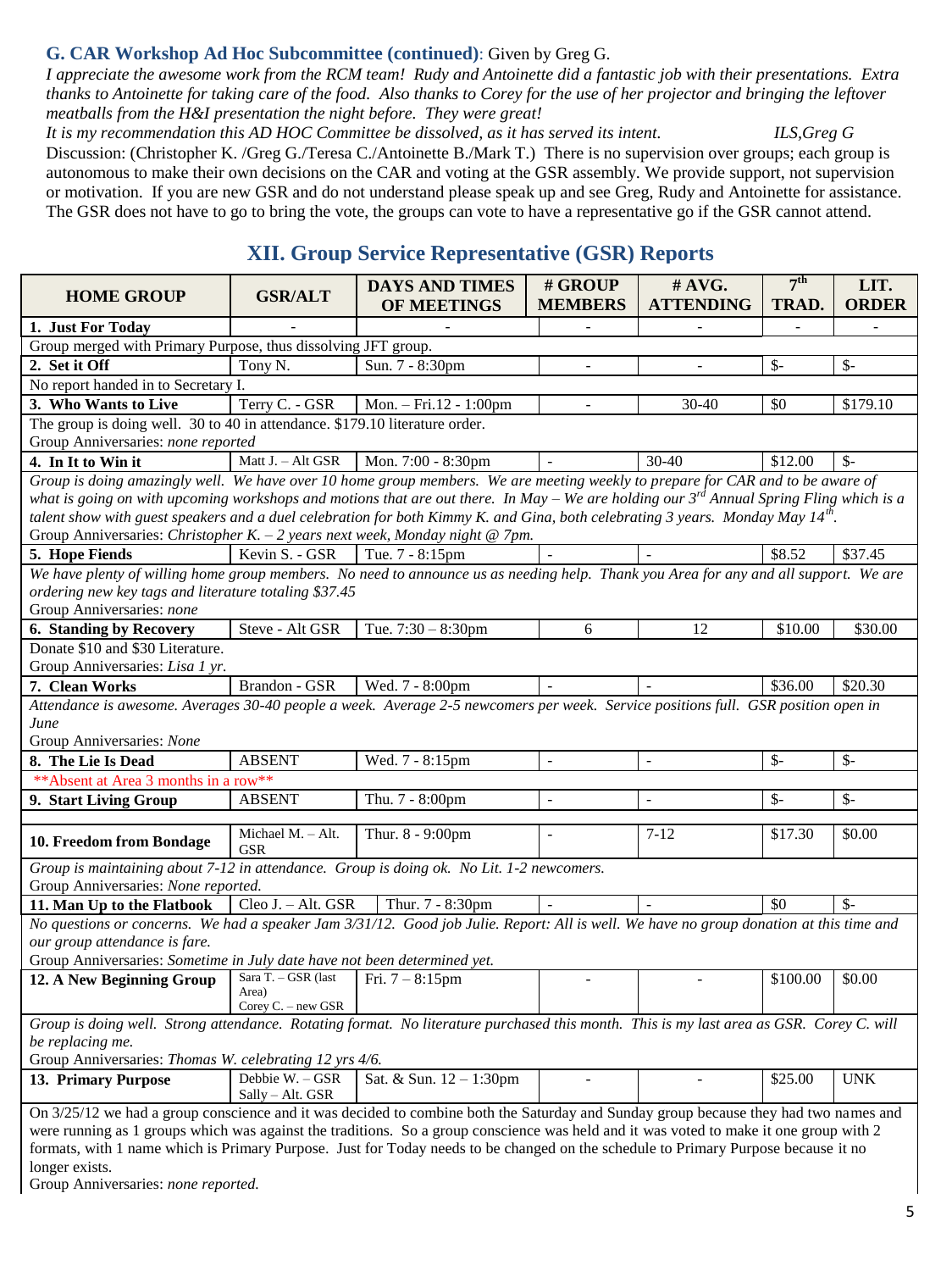# **XII. Group Service Representative (GSR) Reports** *(continued)*

| <b>HOME GROUP</b>                                                                                                                       | <b>GSR/ALT</b>   | <b>DAYS AND TIMES</b><br>OF MEETINGS | # GROUP<br><b>MEMBERS</b> | $\#$ AVG.<br><b>ATTENDING</b> | $\mathbf{\tau}$ th<br>TRAD. | LIT.<br><b>ORDER</b> |  |
|-----------------------------------------------------------------------------------------------------------------------------------------|------------------|--------------------------------------|---------------------------|-------------------------------|-----------------------------|----------------------|--|
| 14. Experience, Strength $\&$                                                                                                           | Kathy W.         | Wed. 7 - 8:30pm                      |                           |                               | \$20.00                     | \$26.00              |  |
| Hope                                                                                                                                    |                  |                                      |                           |                               |                             |                      |  |
| \$20 in donations. \$26 literature order. Group attendance continues to be strong.                                                      |                  |                                      |                           |                               |                             |                      |  |
| Group Anniversaries: Dawn $R - 3yrs$ on 4/21, Kemper B. - 3 yrs. on 4/7, Jen R. - 5 yrs., Phyllis - 5 yrs.                              |                  |                                      |                           |                               |                             |                      |  |
| 15. Clean and Serene                                                                                                                    | <b>ABSENT</b>    | Fri. 10-11pm                         |                           |                               | \$0.00                      | \$0.00               |  |
|                                                                                                                                         |                  |                                      |                           |                               |                             |                      |  |
| 16. Final Surrender                                                                                                                     | <b>ABSENT</b>    | Tue.-Fri. 7- 8:30pm                  |                           |                               | \$0.00                      | \$0.00               |  |
|                                                                                                                                         |                  |                                      |                           |                               |                             |                      |  |
| 17. Noon Beginnings                                                                                                                     | Michael D. - GSR | Sat.-Sun. $12$ -1pm                  |                           | $10-15$                       | \$10.00                     | \$60.00              |  |
| \$60 literature. Donate \$10 to Area. Group is good, avg is 10-15. Wondering about putting this meeting on the website meeting list. My |                  |                                      |                           |                               |                             |                      |  |
| group is disappointed but grateful for the donation last month.                                                                         |                  |                                      |                           |                               |                             |                      |  |

Group Anniversaries: *none*

# $\bold {XIII.~2}^{\bold {nd}}$  Quorum

**Legend: P = Present A = Absent**

| <b>HOME GROUP NAME</b>   | P/A | <b>NAME</b> | <b>POSTION</b> |
|--------------------------|-----|-------------|----------------|
| 1. Just For Today        |     |             |                |
| 2. Set It Off            | P   | Tony N.     | Alt GSR        |
| 3. Who Wants to Live     | P   | Terry C.    | <b>GSR</b>     |
| 4. In It to Win It       | P   | Matt J.     | Alt GSR        |
| 5. Hope Fiends           | P   | Kevin S.    | <b>GSR</b>     |
| 6. Standing By Recovery  | P   | Steve S.    | Alt GSR        |
| 7. Clean Works           | P   | Brandon H.  | <b>GSR</b>     |
| 8. The Lie Is Dead       | A   |             |                |
| 9. Start Living Group    | A   |             |                |
| 10. Freedom from         | P   | Michael M.  | Alt. GSR       |
| Bondage                  |     |             |                |
| 11. Man Up to the        | P   | Cleo J.     | <b>GSR</b>     |
| Flatbook                 |     |             |                |
| 12. A New Beginning      | P   | Sara T.     | <b>GSR</b>     |
| Group                    |     |             |                |
| 13. Primary Purpose      | P   | Debbie      | GSR/Alt        |
|                          |     | W./Sally    | GSR            |
| 14. Experience, Strength | P   | Kathy W.    | <b>GSR</b>     |
| & Hope                   |     |             |                |
| 15. Clean and Serene     | A   | Mark E.     | GSR            |
| 16. Final Surrender      | A   |             |                |
| 17. Noon Beginnings      | P   | Mike D.     | <b>GSR</b>     |

| 2 <sup>st</sup> QUORUM CALL -Must 4 per Bylaws |    |
|------------------------------------------------|----|
| Group Represented                              | 13 |
| <b>Procedural Votes</b>                        | 12 |

# **XVI. New Business**

#### **Regional Motions:** *None presented to be voted on.* **Area Motions**

Motion 04/01-5: Maker: Lindsey T., 2<sup>nd</sup> by Sara T.

\*Budgeted item no  $2<sup>nd</sup>$  or vote required

To pay Freestate \$314.68 to pay for literature.

**Intent:** To pay for literature and to be fully self-supporting. Discussion: none

# **XIV. Unfinished Business**

**Motion 03/04-8**: Maker: Greg G., 2 nd by Sara T. *VOTE: For-10, Against= 1, Abstain= 1 Motion – PASSED* To provide hotel rooms to RANA GSRs on the night of April  $21<sup>st</sup>$  in VA beach. This is to attend GSR Assembly on 4/21/12. A maximum of 6 rooms to be purchased at a cost not to exceed \$650.00. Rooms from Region will be procured  $1<sup>st</sup>$ , if available.

**Intent:** To allow group reps to carry their group's conscience in regards to motions in the 2012 conference agenda report.

**\*Amended:** *Friendly amendment offered by Lily D. and accepted by maker, Greg G,*

Funds to come from RCM 2012 Budget Discussion: (Mark T./Greg G.) Purpose of Adhoc Committee for RANA CAR Workshop as been fulfilled, therefor the Adhoc Committee will be dissolved. GSRs or Representatives that will be attending the GSR Assembly that will need a hotel room and cannot afford one are to see RCM I Chair, Greg G. There are a limited number of rooms provide with the \$650.

# **XV. Elections for Open Positions**

\*Treasurer II

**Treasurer I position will be open in July.** *Please start announcing to groups as we will need nominations. Lili D. term as Treasurer I ends July.*

\*See your copy of the Bylaws for qualifications.

#### **Treasurer II: Motion 04/01-4:**

Antoinette B. nominated by Sara T.  $2<sup>nd</sup>$  by Kathy W. Qualification read from Bylaws – Qualification satisfied per the Bylaws.

Vote: **Passed** Congratulations!

**New Treasure II for RANA is Antoinette B.**

**All Positions are current filled at RANASC!**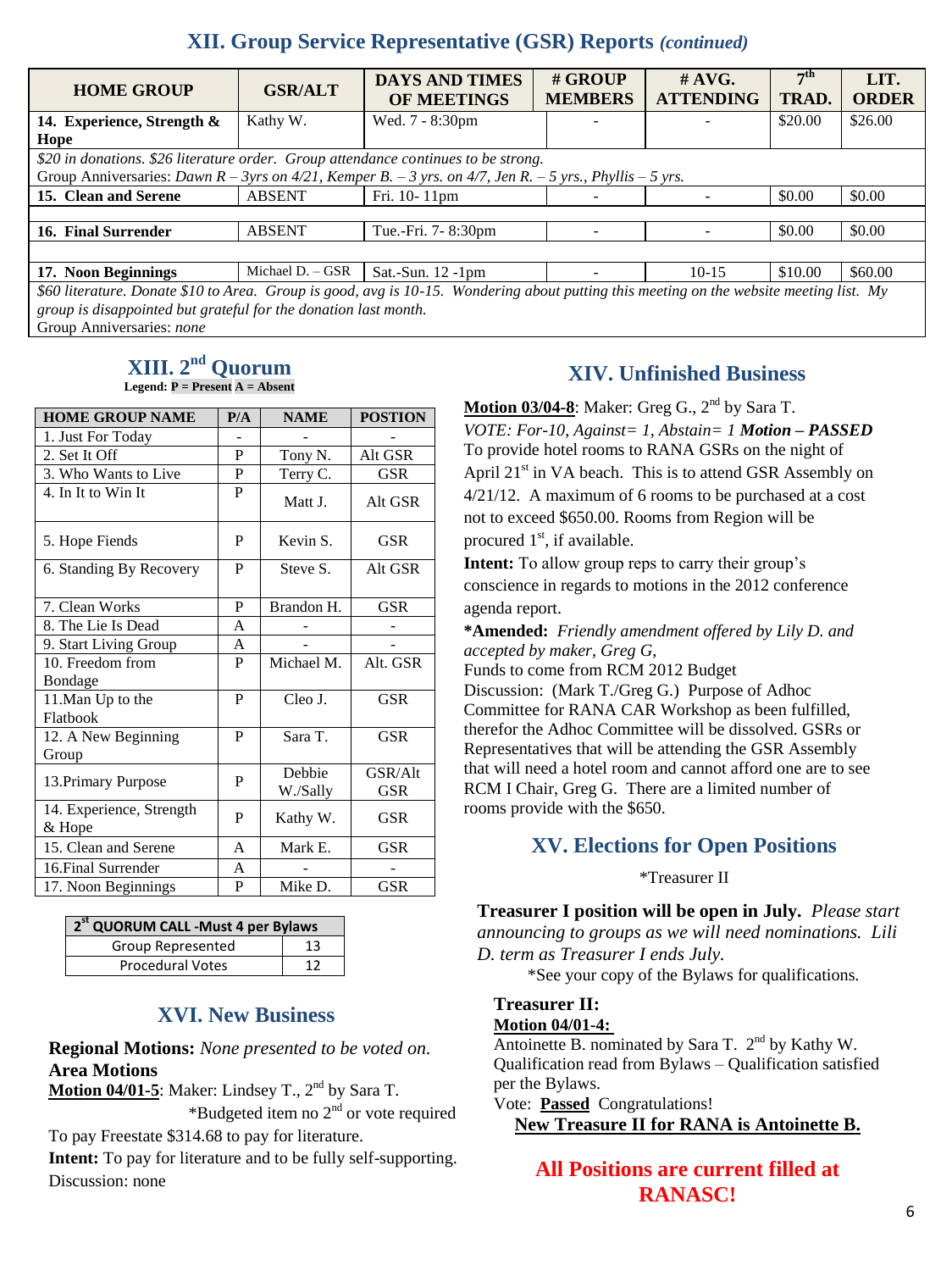## **XVI. New Business (continued)**

**Motion 04/01-6:** Maker: Antoinette B., 2<sup>nd</sup> by Cleo J. \*Motion Removed To reconsider allowing Primary Purpose to receive a complimentary Guide to Local Service. **Intent:** To give them a break. The group had to be reconstructed to support a trusted servant who keeps the doors open. Discussion: Guide to Local Service was given to group by Greg G. **Motion 04/01-7:** Maker: Greg G. 2<sup>nd</sup> by Sara T. \*Procedural Vote to do business, not to go back to groups To disburse \$650.00 to Greg G. to get hotel rooms for GSR Assembly on 4/21/11 (from RCM budget) **Intent:** To carry out intent of passed Motion 03/04-8 Discussion: none **Motion 04/01-8:** Maker: Greg G. 2<sup>nd</sup> by Sara T. \*Budgeted item no  $2<sup>nd</sup>$  or vote required To provide \$58.00 to RCM I for gas to attend RSC on 4/21/12 at VA Beach. 155 miles one way, 310 miles round trip. My vehicle gets 20 miles per gallon @ around \$3.75/gallon. Receipts turned in on 5/6/12. **Intent:** To be fully self-supporting. Discussion: **Motion 04/01-9:** Maker: Greg G. 2<sup>nd</sup> by Matt J. \*Procedural Vote to do business, not to go back to group

To give away last 2 CAR's to 2 GSR's that want them.

**Intent:** To save tress.

Discussion: 2 groups: Set it Off and Primary Purpose. Groups were not present at Area when CARs were handed out.

# **XVII.Review of Group Status and Business**

Final Surrender, Clean & Serene, and Hope Fiend, Stand By Recovery groups could use support from experience members, in need of sponsors.

# **XVIII. Open Sharing**

Kevin S./Mark T./Greg G./Debbie W./Teresa C. – What do we do today aside from giving a new service member literature such as Guide to Local Service for new service people at RANA? Learning service starts with Sponsorship and mentorship from other experienced predecessors. Takes time to get experience. We did aThis issue is being thoroughly addressed in the CAR report for this year as this is a World NA issue.

Greg G. – Will be securing rooms and obtained a quick vote of the names of people /groups (10 people/5 rooms) that will be requesting a room from RANASC. Groups need to contact Greg by Sunday, April 8<sup>th</sup> so he can be sure to have a firm

# **XIX. Adjournment & Serenity Prayer**

**Motion 04/01-10:** Maker: Gary T. To approve March Agenda \*Procedural Vote to do business, not to go back to group *VOTE: For=9, Against= 0, Abstain= 0 Motion – PASSED*